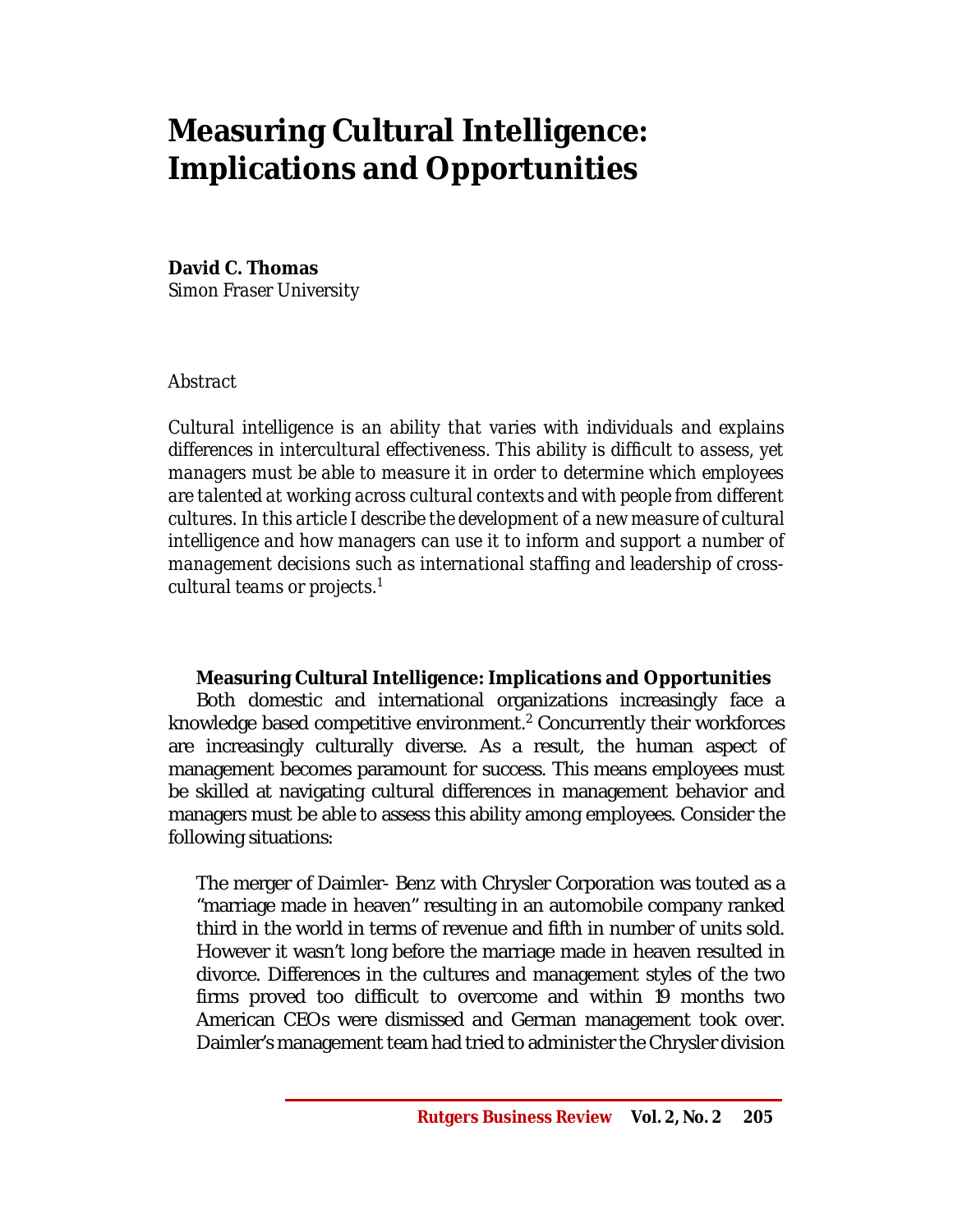as if it were a German company. The resulting chaos caused Chrysler to be sold to a private equity firm at cost to Daimler of around \$5 billion. $3<sup>3</sup>$ 

Executives of a U.S. technology company have been meeting regularly with engineers of a large Chinese electronics firm to present their idea for a joint venture. They notice that different engineers seem to be attending each meeting and that their questions are becoming more technical, making it difficult for the Americans to answer without giving away trade secrets. Not realizing that such questioning is commonplace in China and considered good business practice, the Americans walk away from a potentially very lucrative deal.

In California, a human resources manager sits in her office. She is interviewing candidates for factory work. A young dark skinned man walks into her office after knocking briefly. He does not look at the manager but walks to the nearest chair and, without waiting to be invited, sits down. He looks down at the floor. The manager is appalled at such graceless behavior. Not understanding that this behavior would be perfectly appropriate in the young man's culture, and even though he is well qualified, he is unlikely to be hired.<sup>4</sup>

People fail in intercultural situations in all sorts of ways, such as the following:

- Being unaware of key features and biases of our own culture.
- Feeling threatened or uneasy when interacting with people who are culturally different.
- Being unable to understand or explain the behavior of others who are culturally different.
- Failing to apply knowledge about one culture to a different culture.
- Being unable to adjust to living and working in another culture.
- Being unable to develop long-term relationships with people from other cultures.

We know that people vary in their ability to deal effectively with the cultural aspects of their environment. However, accurately measuring this ability is a first step to improving and leveraging this skill.

The search for that certain global something that makes some individuals more effective interculturally than others has a long history. The search can be traced back at least to the selection of Peace Corps volunteers in the 1960s.<sup>5</sup> Based on characteristics thought to help the sojourner cope with new social norms, values and languages past research focused on determining an *overseas type.* Gradually the focus shifted to a search for appropriate skill or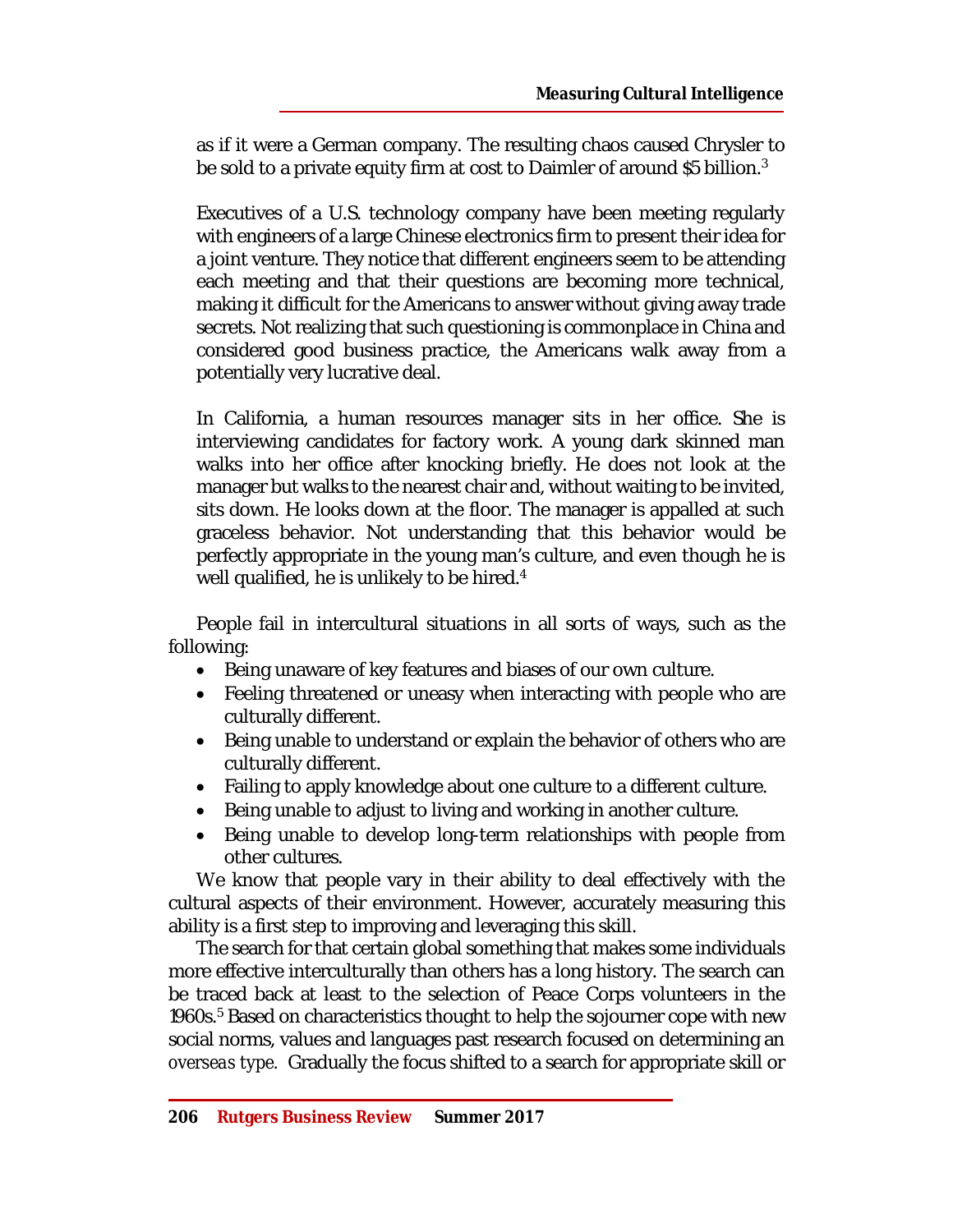#### **Measuring Cultural Intelligence**

behavioral dimensions, which has resulted in the numerous inventories of skills or competencies available today.<sup>6</sup> More recently, in a move away from dimensional approaches, international management research has drawn on cognitive theory to provide a link between societal context and behavior.<sup>7</sup> By recognizing that cultural differences in what people have in memory drive behavior at different times, we realized that there might exist a more general type of mental ability that influences intercultural effectiveness. The name that has been given to this type of mental development is *cultural intelligence.*<sup>8</sup>

#### **Defining and Measuring Cultural Intelligence**

The measurement of cultural intelligence described here is the result of a decade long program of research by an international team of scholars. It started with a decision about what should be included in its definition and how these elements developed and combined. Cultural intelligence is a system of interacting knowledge and skills, linked by an active attention and awareness to the cultural aspects of the environment called cultural metacognition that allows people to interact effectively with the cultural aspects of their environment.<sup>9</sup> Intelligence is commonly defined as the abilities necessary for adaptation to an environmental context. Cultural intelligence is this ability as applied to a specific aspect of the environment – the cultural context. Defining this ability as a type of intelligence has two advantages. First, it substitutes well-studied ideas in cognitive psychology for popular, but less well specified concepts such as global mindset. Second, it indicates that cultural intelligence is separate from the environmental and institutional influences on intercultural effectiveness. Cultural intelligence consists of knowledge and skills developed in specific cultural (intercultural) contexts, but is dependent on the culture general process of cultural metacognition to produce culturally intelligent behavior.

Cultural intelligence is an unobservable attribute of individuals but is reflected in its three subordinate facets of cultural knowledge, cross-cultural skills, and cultural metacognition. Its measurement must therefore address these three underlying facets. Cultural knowledge is both specific knowledge about other cultures and general knowledge about the effect of culture on one's own nature and the nature of others. Cross cultural skills are those skills that have been shown to have a positive relationship with intercultural effectiveness. These abilities are relational skills, tolerance for uncertainty, adaptability, empathy, and perceptual acuity, all of which must be assessed in a measure of culture intelligence. The final facet is cultural metacognition, which includes a) an awareness of the cultural context, b) conscious analysis of the influence of the cultural context, and c) planning courses of action in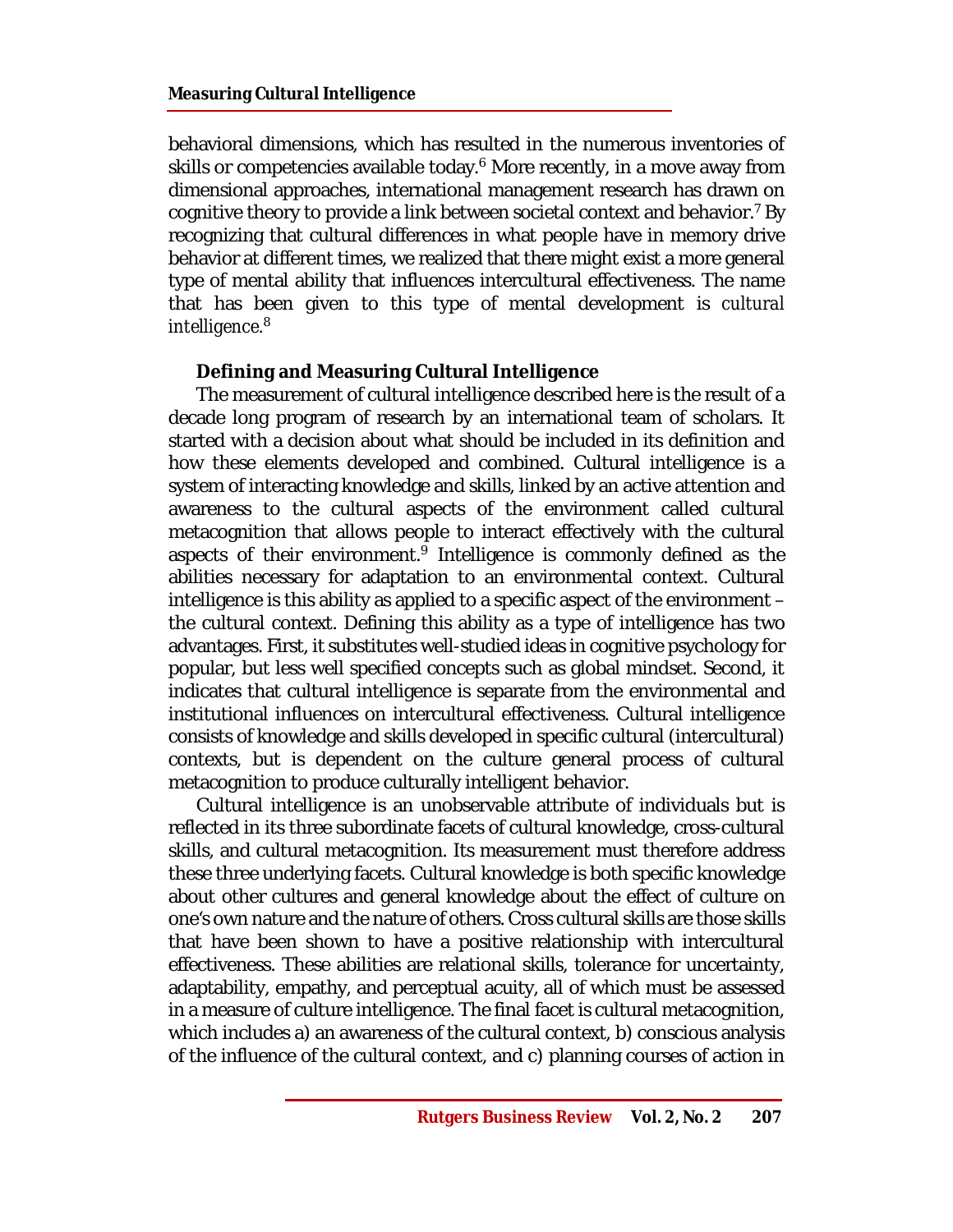different cultural contexts.<sup>10</sup> To be useful to management practice it was important to be able to measure cultural intelligence in a reliable and valid manner. The original instrument created to measure cultural intelligence involved a matrix of assessment approaches contained in an on line delivery system. While sophisticated, this measure was very complex to administer and to score, which limited its acceptance and utility. However, based on research conducted with this instrument, it was possible to construct a 10 item scale (called the  $SFCQ$ <sup>11</sup> that captures the three elements of cultural knowledge, cultural skills, and cultural metacognition. The validity of the scale was established with 3526 participants in 14 samples and five language groups (English, French, Indonesian, Turkish, and traditional Chinese) around the world.<sup>12</sup> The brevity and ease of administration of this new instrument (see Note # 1 for availability of the scale) allows a wide range of applications in international management, as discussed ahead.

## **Cultural Intelligence and Management Behavior**

Research with the SFCQ shows that cultural intelligence predicts:

- overall intercultural effectiveness
- socio cultural acculturation and adaptation
- the ability to develop long-term relationships with cultural different others
- the ability to make accurate attributions for the behavior of culturally different others, and
- $\bullet$  job performance in a culturally diverse environment.<sup>13</sup>

The ability to predict effectiveness in working with people from different cultures and in culturally diverse situations has numerous management implications. First, and perhaps most obvious, is the usefulness of assessing cultural intelligence in selecting individuals for overseas assignments. The costs and high failure rates of expatriates is well documented.<sup>14</sup> Yet, many organizations continue to rely heavily on expatriates to carry out critical roles in their international operations.<sup>15</sup> The SFCQ's relationship to outcomes associated with overseas effectiveness, such as the ability to develop long term relationships with people from different cultures, bodes well for its inclusion as an element of the selection process. As with any psychometric instrument it should not be used as the sole predictor of effectiveness in cross cultural situations.

In addition to its use as a selection instrument for overseas assignments, the SFCQ can be an important tool in managing multicultural teams. We have long known that multicultural teams have higher potential than purely monocultural teams, particularly in creative decision making tasks.<sup>16</sup> However, multicultural teams often have lower performance because of their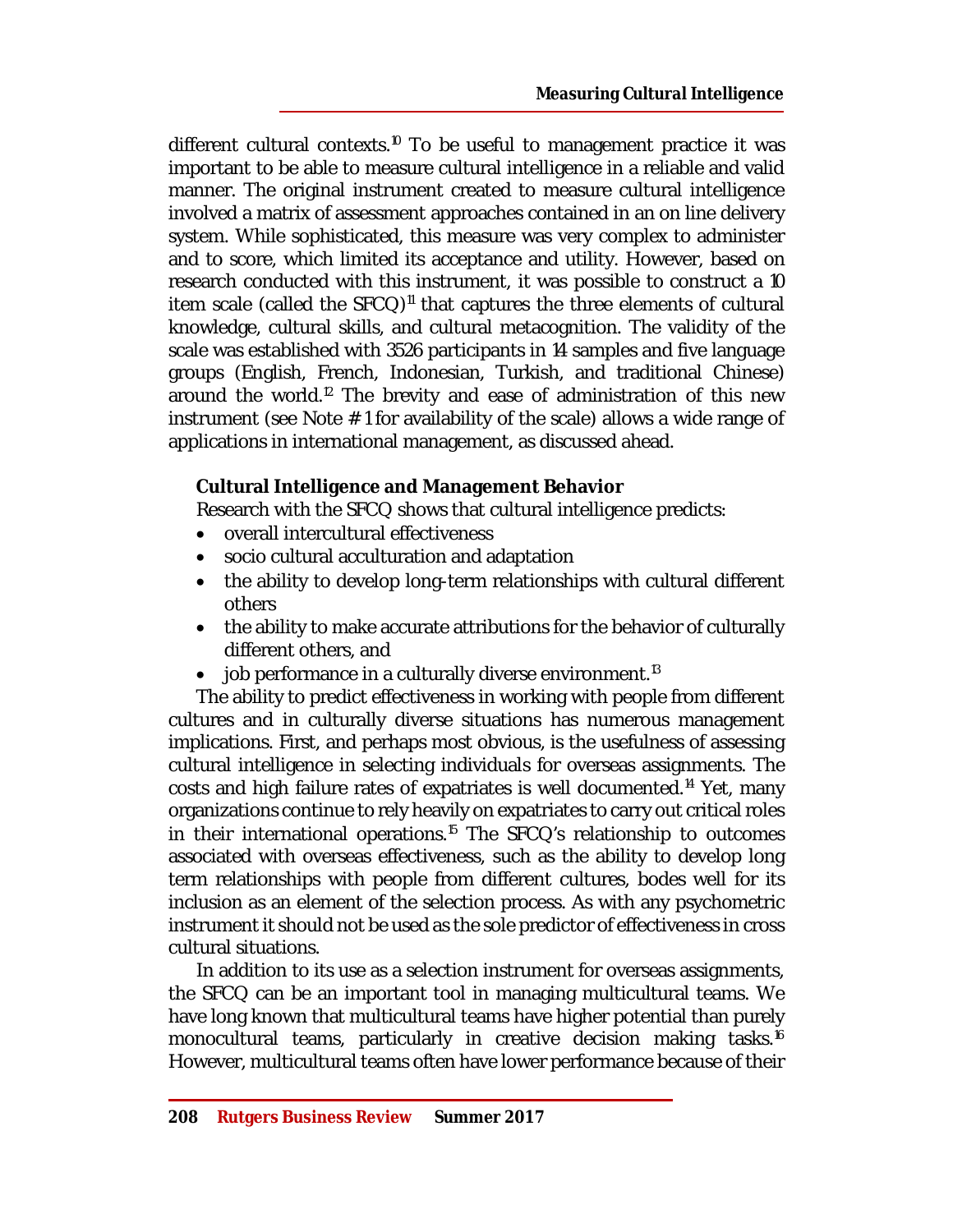inability to overcome cultural differences. Individuals with high levels of cultural intelligence can perform an important function in helping these teams to be more effective. Effective performance in multicultural teams depends on the full exchange of ideas among members. Culturally intelligent individuals can use their skills to encourage teammates to listen and talk to each other. They can also mediate the high levels of relationship and process related conflict often experienced by these teams.<sup>17</sup> Finally, cultural intelligence allows these individuals to bridge across cultural differences and reduce the time that culturally diverse teams take to reach a conclusion. Use of the SFCQ can help in identifying individuals capable of playing these bridging, integrating and mediating roles in multicultural teams.

Another area where cultural intelligence can be a distinct advantage is in negotiating across cultures. Culture affects a) the behavior of people involved in the negotiation, b) the process through which the negotiation proceeds, and c) the negotiation situation.<sup>18</sup> In our research with the SFCQ we found that culturally intelligent people are more likely to make correct determinations for the reasons why people who were culturally different behaved as they did. In negotiations, understanding the way in which individuals define the negotiation task, the behavioral scripts on which they base their interactions, and their goals for the negotiation can be crucial in negotiating effectively.<sup>19</sup> Thus the culturally intelligent person is at a distinct advantage.

We have long known that significant contact with people from other cultures has some positive benefits. An important finding in the research with the SFCQ is that having multicultural experience is related to cultural intelligence. The number of countries in which a person has lived, the number they visited and the number of languages they speak are all positively related to cultural intelligence. Understanding how people become cultural intelligent allows organizations to develop training programs that model the way in which cultural intelligence develops. The SFCQ allows us to measure the effect of multicultural experience. Organizations, through well thought out experiential programs, can systematically increase the cultural intelligence of their workforce.<sup>20</sup>

#### **Conclusion**

As organizations increasing face both a global knowledge based competitive environment and a more culturally diverse workforce success becomes increasingly dependent on individuals who thrive in this context. Recently we have come to understand that a specific type of ability called cultural intelligence is related to the intercultural effectiveness that is required. Here I have described a new instrument to measure this ability (the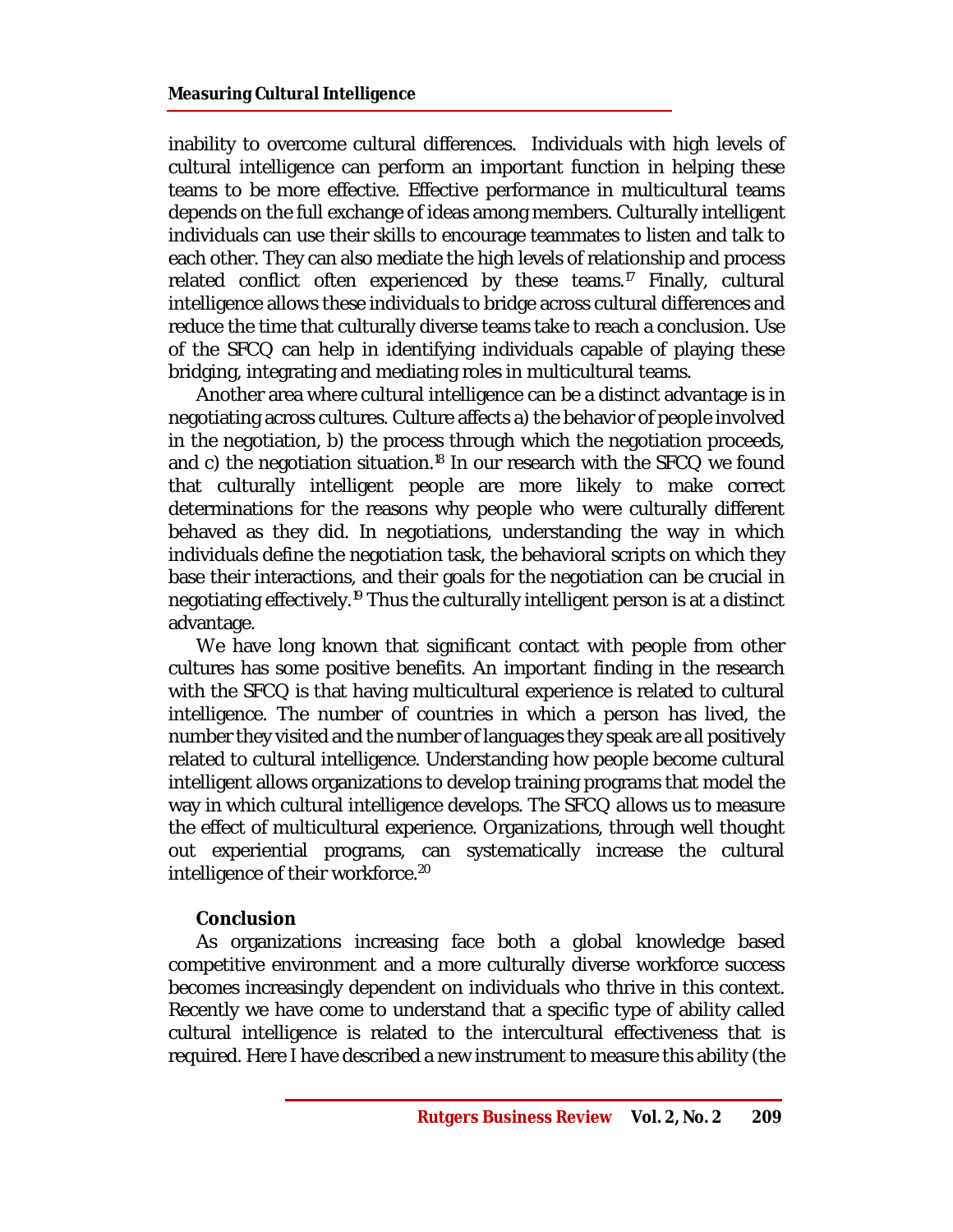SFCQ) that resulted from a sustained program of research. The SFCQ captures cultural knowledge, cross cultural skills and a higher order mental ability called cultural metacognition. Research with this instrument suggests that it can be helpful in a number of management areas including the selection of individuals for overseas assignments, in the management of multicultural teams, and in enhancing cross-cultural negotiation. Furthermore, by understanding how cultural intelligence develops, it is possible for organizations to develop experiential programs that increase the cultural intelligence of their workforce.

### **Author**

*David C. Thomas (PhD University of South Carolina) is the Beedie Professor of International Management at Simon Fraser University. He is the author of a dozen books including the bestselling Cultural Intelligence: Living and Working Globally, (2009, Berrett-Koehler Publishers). His book Cross-Cultural Management Essential Concepts (2008, Sage Publications) was the winner of the R. Wayne Pace Human Resource Development book of the year award for 2008. In addition, he has recently edited (with Peter B. Smith and Mark Peterson) The Handbook of Cross-Cultural Management Research from Sage Publications. His research on cross-cultural interactions in organizational settings has appeared in the leading journals in the*  field. He currently serves on the editorial boards of the Journal of International *Business Studies, the Journal of Organizational Behavior, the International Journal of Cross-Cultural Management, and the European Journal of Cross-Cultural Competence and Management. Dr Thomas has consulted on cultural diversity issues with numerous organizations including, Tech Resources, Rio Tinto Group, Sun Microsystems, the Canadian Police College, the Royal Canadian Mounted Police, Citizenship and Immigration Canada, and Correctional Service Canada. email: [dcthomas@sfu.ca](mailto:dcthomas@sfu.ca)*

#### **Endnotes**

- 1. The development and validation of this new scale was originally reported in Thomas, D.C., Liao, Y., Aycan, Z., Cerdin, J.L., Pekerti, A.A., Ravlin, E.C., Stahl, G.K., Lazarova, M.B., Fock, H., Arli, D., Moeller, M., Okimoto, T.G., & van de Vijver, F. (2015). Cultural intelligence: A theory-based, short form measure. *Journal of International Business Studies, 46*(9), 1099-1118.
- 2. Doz, Y., Santos, J., & Williamson, P.J. (2001). *From global to metanational: How companies win in the knowledge economy*. Boston, MA: Harvard Business Press.
- 3. See Weber, R.A., & Camerer, C.F. (2003). Cultural conflict and merger failure: An experimental approach. *Management Science, 49*(4), 400-415.
- 4. Adapted from Thomas, D.C., & Inkson, K. (2017). *Cultural intelligence: Surviving and thriving in the global village*. San Francisco, CA: Berrett-Koehler.
- 5. Stein, M.L. (1966). *Volunteers for peace*. New York: Wiley.